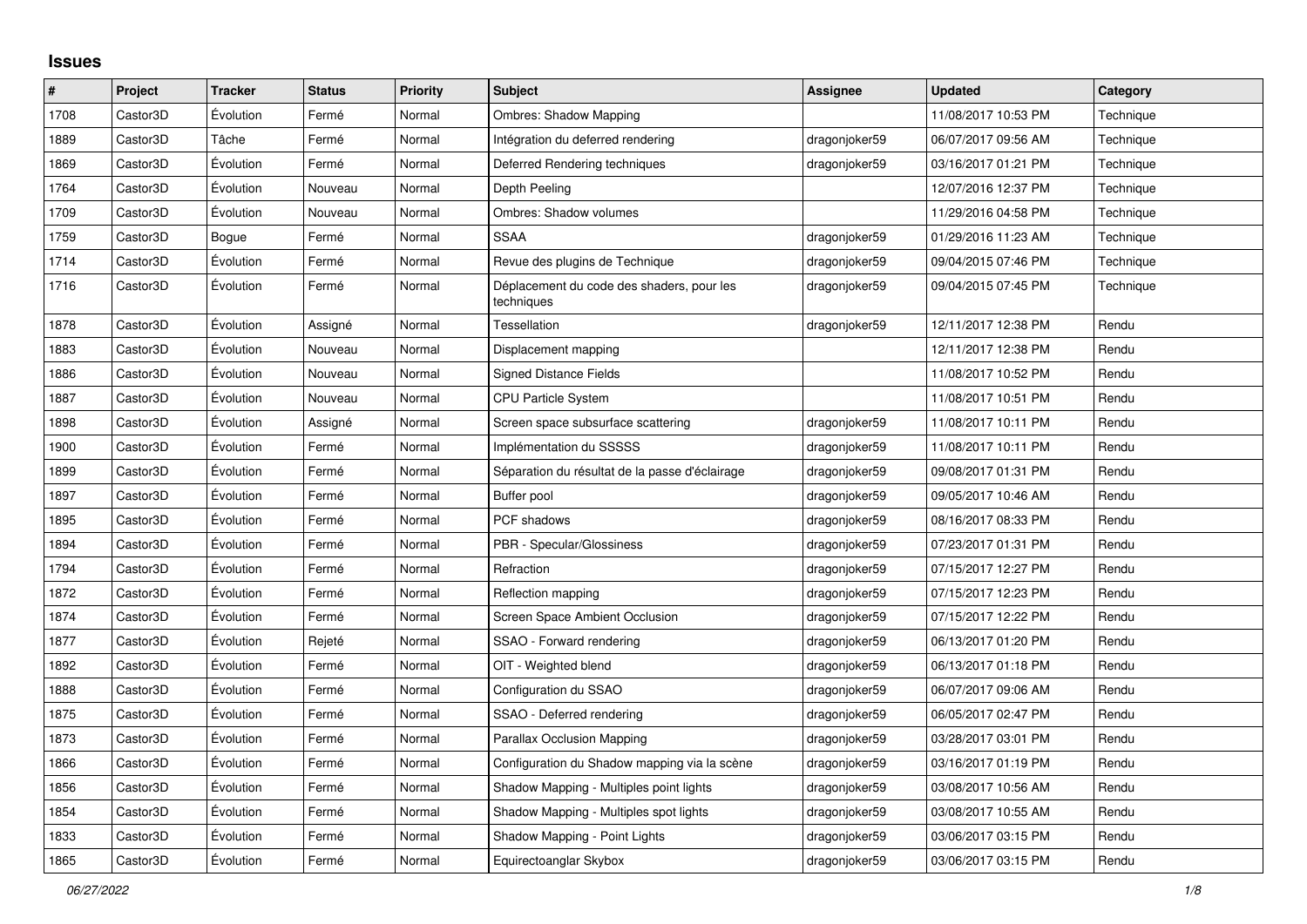| #    | Project  | <b>Tracker</b> | <b>Status</b> | <b>Priority</b> | <b>Subject</b>                                      | <b>Assignee</b> | <b>Updated</b>      | Category   |
|------|----------|----------------|---------------|-----------------|-----------------------------------------------------|-----------------|---------------------|------------|
| 1831 | Castor3D | Évolution      | Fermé         | Normal          | Shadow Mapping - Directional Lights                 | dragonjoker59   | 12/04/2016 09:24 PM | Rendu      |
| 1832 | Castor3D | Évolution      | Fermé         | Normal          | Shadow Mapping - Spot Lights                        | dragonjoker59   | 10/14/2016 09:14 PM | Rendu      |
| 1830 | Castor3D | Évolution      | Fermé         | Normal          | <b>Brouillard</b>                                   | dragonjoker59   | 10/05/2016 09:55 AM | Rendu      |
| 1863 | Castor3D | Bogue          | Fermé         | Normal          | Retirer le ShaderProgram de FrameVariableBuffer     | dragonjoker59   | 12/21/2016 07:29 PM | Renderers  |
| 1862 | Castor3D | Bogue          | Fermé         | Normal          | Slpit des FrameVariable                             | dragonjoker59   | 12/13/2016 04:10 AM | Renderers  |
| 1748 | Castor3D | Tâche          | Nouveau       | Normal          | TestRenderSystem                                    |                 | 12/07/2016 12:38 PM | Renderers  |
| 1761 | Castor3D | Tâche          | Fermé         | Normal          | Drop Direct3D                                       | dragonjoker59   | 01/19/2016 01:34 PM | Renderers  |
| 1762 | Castor3D | Tâche          | Rejeté        | Normal          | Intégrer OpenGL au Core                             | dragonjoker59   | 01/18/2016 06:55 PM | Renderers  |
| 1758 | Castor3D | Évolution      | Rejeté        | Normal          | <b>HLSL Writer</b>                                  | dragonjoker59   | 01/18/2016 12:31 AM | Renderers  |
| 1727 | Castor3D | Évolution      | Rejeté        | Normal          | Direct3D 11                                         | dragonjoker59   | 01/18/2016 12:31 AM | Renderers  |
| 1677 | Castor3D | Tâche          | Fermé         | Normal          | Lights                                              | dragonjoker59   | 01/16/2016 02:11 PM | Renderers  |
| 1480 | Castor3D | Évolution      | Fermé         | Normal          | FBO / RBO                                           | dragonjoker59   | 11/05/2015 02:45 PM | Renderers  |
| 1734 | Castor3D | Évolution      | Fermé         | Normal          | Render to texture D3D                               | dragonjoker59   | 10/27/2015 10:26 PM | Renderers  |
| 1678 | Castor3D | Bogue          | Fermé         | Normal          | GPU Intel intégrés                                  | dragonjoker59   | 09/18/2015 11:57 AM | Renderers  |
| 1710 | Castor3D | Évolution      | Fermé         | Normal          | Revue du RenderSystem                               | dragonjoker59   | 09/04/2015 07:46 PM | Renderers  |
| 1268 | Castor3D | Évolution      | Fermé         | Normal          | Direct3D                                            | dragonjoker59   | 08/27/2015 10:13 AM | Renderers  |
| 1711 | Castor3D | Bogue          | Fermé         | Normal          | Suppressions des renderers                          | dragonjoker59   | 08/24/2015 05:06 PM | Renderers  |
| 1655 | Castor3D | Évolution      | Rejeté        | Normal          | Bibliothèques de fonctions de shaders               | dragonjoker59   | 08/24/2015 02:36 PM | Renderers  |
| 1702 | Castor3D | Bogue          | Rejeté        | Normal          | Direct3D9                                           | dragonjoker59   | 08/23/2015 02:51 AM | Renderers  |
| 1168 | Castor3D | Évolution      | Fermé         | Normal          | Texte dans le Castor                                | dragonjoker59   | 12/12/2014 01:48 PM | Renderers  |
| 1555 | Castor3D | Évolution      | Fermé         | Normal          | Transmission des lumières aux shaders               | dragonjoker59   | 12/12/2014 01:40 PM | Renderers  |
| 1101 | Castor3D | Évolution      | Rejeté        | Normal          | Cg shading                                          | dragonjoker59   | 05/07/2014 02:50 PM | Renderers  |
| 1902 | Castor3D | Évolution      | Fermé         | Normal          | Kawase Light Streaks                                | dragonjoker59   | 11/08/2017 10:49 PM | PostEffect |
| 1901 | Castor3D | Évolution      | Fermé         | Normal          | <b>SMAA</b>                                         | dragonjoker59   | 11/08/2017 10:48 PM | PostEffect |
| 1835 | Castor3D | Bogue          | Fermé         | Haut            | Bloom cassé                                         | dragonjoker59   | 11/10/2016 11:39 AM | PostEffect |
| 1836 | Castor3D | Bogue          | Rejeté        | Haut            | FXAA cassé                                          | dragonjoker59   | 10/19/2016 10:31 AM | PostEffect |
| 1829 | Castor3D | Évolution      | Fermé         | Normal          | <b>FXAA</b>                                         | dragonjoker59   | 09/19/2016 04:51 PM | PostEffect |
| 1812 | Castor3D | Évolution      | Fermé         | Normal          | Grayscale                                           | dragonjoker59   | 07/23/2016 12:39 AM | PostEffect |
| 1793 | Castor3D | Bogue          | Fermé         | Normal          | <b>BloomPostEffect</b>                              | dragonjoker59   | 02/27/2016 12:00 PM | PostEffect |
| 1880 | Castor3D | Évolution      | Fermé         | Normal          | CastorGUI - Remonter les évènements à l'utilisateur | dragonjoker59   | 07/15/2017 12:21 PM | Plugins    |
| 1879 | Castor3D | Évolution      | Nouveau       | Normal          | Améliorations pour CastorGUI                        |                 | 07/15/2017 12:21 PM | Plugins    |
| 1881 | Castor3D | Évolution      | Nouveau       | Normal          | CastorGUI - Contrôles supplémentaires               |                 | 04/05/2017 12:25 PM | Plugins    |
| 1815 | Castor3D | Évolution      | Fermé         | Normal          | Uniformisation des plug-ins                         | dragonjoker59   | 08/05/2016 11:44 AM | Plugins    |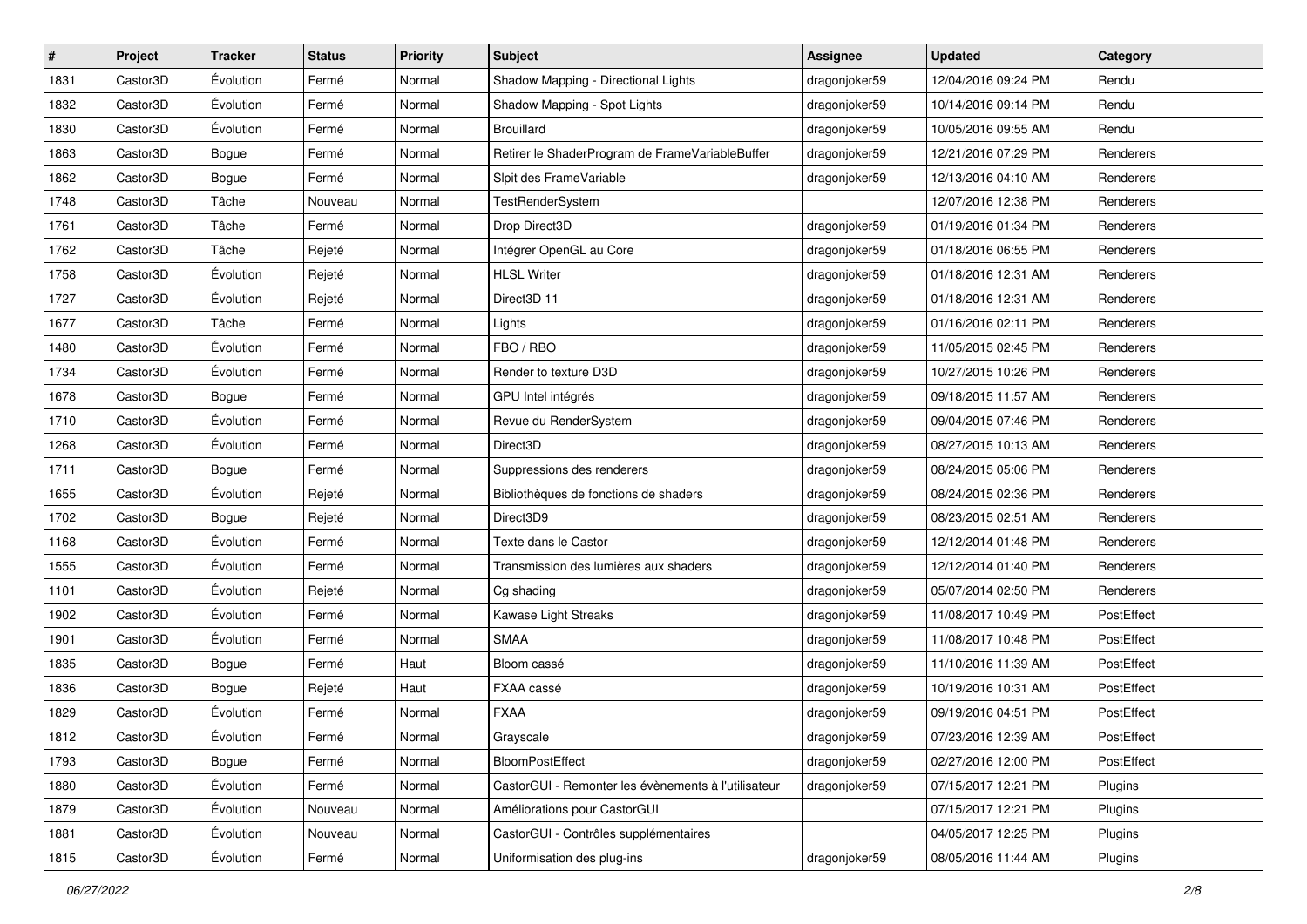| $\sharp$ | Project  | <b>Tracker</b> | <b>Status</b> | <b>Priority</b> | <b>Subject</b>                                                    | <b>Assignee</b> | <b>Updated</b>      | Category |
|----------|----------|----------------|---------------|-----------------|-------------------------------------------------------------------|-----------------|---------------------|----------|
| 1811     | Castor3D | Évolution      | Fermé         | Normal          | tone mappings en plug-ins                                         | dragonjoker59   | 07/03/2016 08:08 PM | Plugins  |
| 1753     | Castor3D | Évolution      | Fermé         | Bas             | PostEffect Bloom                                                  | dragonjoker59   | 01/08/2016 01:37 PM | Plugins  |
| 1718     | Castor3D | Évolution      | Fermé         | Normal          | Plugin générique                                                  | dragonjoker59   | 10/15/2015 09:00 PM | Plugins  |
| 1315     | Castor3D | Bogue          | Fermé         | Normal          | Importers                                                         | dragonjoker59   | 09/28/2015 02:09 AM | Plugins  |
| 1693     | Castor3D | Évolution      | Fermé         | Normal          | Phong Tessellation                                                | dragonjoker59   | 09/22/2015 10:19 AM | Plugins  |
| 1692     | Castor3D | Évolution      | Fermé         | Normal          | Séparation des Techniques                                         | dragonjoker59   | 09/03/2015 01:55 PM | Plugins  |
| 1691     | Castor3D | Bogue          | Fermé         | Normal          | <b>PN-Triangles</b>                                               | dragonjoker59   | 08/23/2015 03:04 AM | Plugins  |
| 1554     | Castor3D | Évolution      | Rejeté        | Normal          | Mettre en plugin                                                  | dragonjoker59   | 12/12/2014 01:52 PM | Plugins  |
| 1133     | Castor3D | Évolution      | Fermé         | Normal          | Architecture Importers / Subdivider                               | dragonjoker59   | 01/12/2012 04:33 PM | Plugins  |
| 1799     | Castor3D | Bogue          | Fermé         | Normal          | Centrage des TextOverlays                                         | dragonjoker59   | 04/17/2016 10:48 AM | Overlays |
| 1792     | Castor3D | Bogue          | Fermé         | Normal          | Text overlays                                                     | dragonjoker59   | 02/22/2016 07:59 PM | Overlays |
| 1738     | Castor3D | Évolution      | Rejeté        | Normal          | Amélioration des performances de rendu des<br>incrustations texte |                 | 01/29/2016 11:02 AM | Overlays |
| 1746     | Castor3D | Bogue          | Fermé         | Normal          | Découpe du texte dans les overlays                                |                 | 01/29/2016 10:58 AM | Overlays |
| 1723     | Castor3D | Bogue          | Fermé         | Normal          | Mauvais gestion des matériaux des border panel<br>overlays        | dragonjoker59   | 10/15/2015 09:00 PM | Overlays |
| 1721     | Castor3D | Évolution      | Fermé         | Normal          | Scènes de test                                                    | dragonjoker59   | 10/15/2015 08:59 PM | Overlays |
| 1679     | Castor3D | Évolution      | Fermé         | Normal          | Overlays de débogage                                              | dragonjoker59   | 10/15/2015 08:58 PM | Overlays |
| 1859     | Castor3D | Bogue          | Rejeté        | Normal          | Message 0x20096 à réactiver dans GIDebug                          |                 | 06/12/2018 03:41 PM | OpenGL   |
| 1882     | Castor3D | Bogue          | Fermé         | Normal          | GIRenderSystemTest - ComputeShaders, Transform<br>Feedback        | dragonjoker59   | 07/15/2017 12:29 PM | OpenGL   |
| 1861     | Castor3D | Bogue          | Fermé         | Normal          | <b>UBO</b>                                                        | dragonjoker59   | 12/21/2016 07:30 PM | OpenGL   |
| 1813     | Castor3D | Bogue          | Fermé         | Haut            | Download des texture                                              | dragonjoker59   | 12/04/2016 08:50 PM | OpenGL   |
| 1749     | Castor3D | Bogue          | Fermé         | Normal          | Switch fullscreen and back                                        | dragonjoker59   | 01/12/2016 11:45 AM | OpenGL   |
| 1750     | Castor3D | Bogue          | Fermé         | Normal          | Lights texture                                                    | dragonjoker59   | 12/10/2015 12:20 AM | OpenGL   |
| 1743     | Castor3D | Évolution      | Fermé         | Normal          | <b>TBO</b>                                                        | dragonjoker59   | 10/15/2015 08:55 PM | OpenGL   |
| 1094     | Castor3D | Evolution      | Fermé         | Bas             | Vertex Array Objects                                              | dragonjoker59   | 09/28/2015 02:09 AM | OpenGL   |
| 1092     | Castor3D | Évolution      | Fermé         | Bas             | Uniform Buffer Objects                                            | dragonjoker59   | 09/28/2015 02:08 AM | OpenGL   |
| 1090     | Castor3D | Évolution      | Fermé         | Bas             | OpenGL 3.x et OpenGL 4.x                                          | dragonjoker59   | 09/10/2015 10:45 AM | OpenGL   |
| 1730     | Castor3D | Évolution      | Fermé         | Normal          | Tracking des objets alloues.                                      | dragonjoker59   | 09/09/2015 10:30 AM | OpenGL   |
| 1712     | Castor3D | Évolution      | Fermé         | Normal          | <b>GLSL Writer</b>                                                | dragonjoker59   | 09/03/2015 02:00 PM | OpenGL   |
| 1724     | Castor3D | Bogue          | Fermé         | Normal          | Incrustations non affichées sur GPU Intel, en OpenGL              | dragonjoker59   | 09/03/2015 01:59 PM | OpenGL   |
| 843      | Castor3D | Évolution      | Fermé         | Haut            | OpenGL 4.x                                                        | dragonjoker59   | 09/03/2015 01:58 PM | OpenGL   |
| 1690     | Castor3D | Bogue          | Fermé         | Normal          | <b>GLSL 130</b>                                                   | dragonjoker59   | 08/27/2015 10:14 AM | OpenGL   |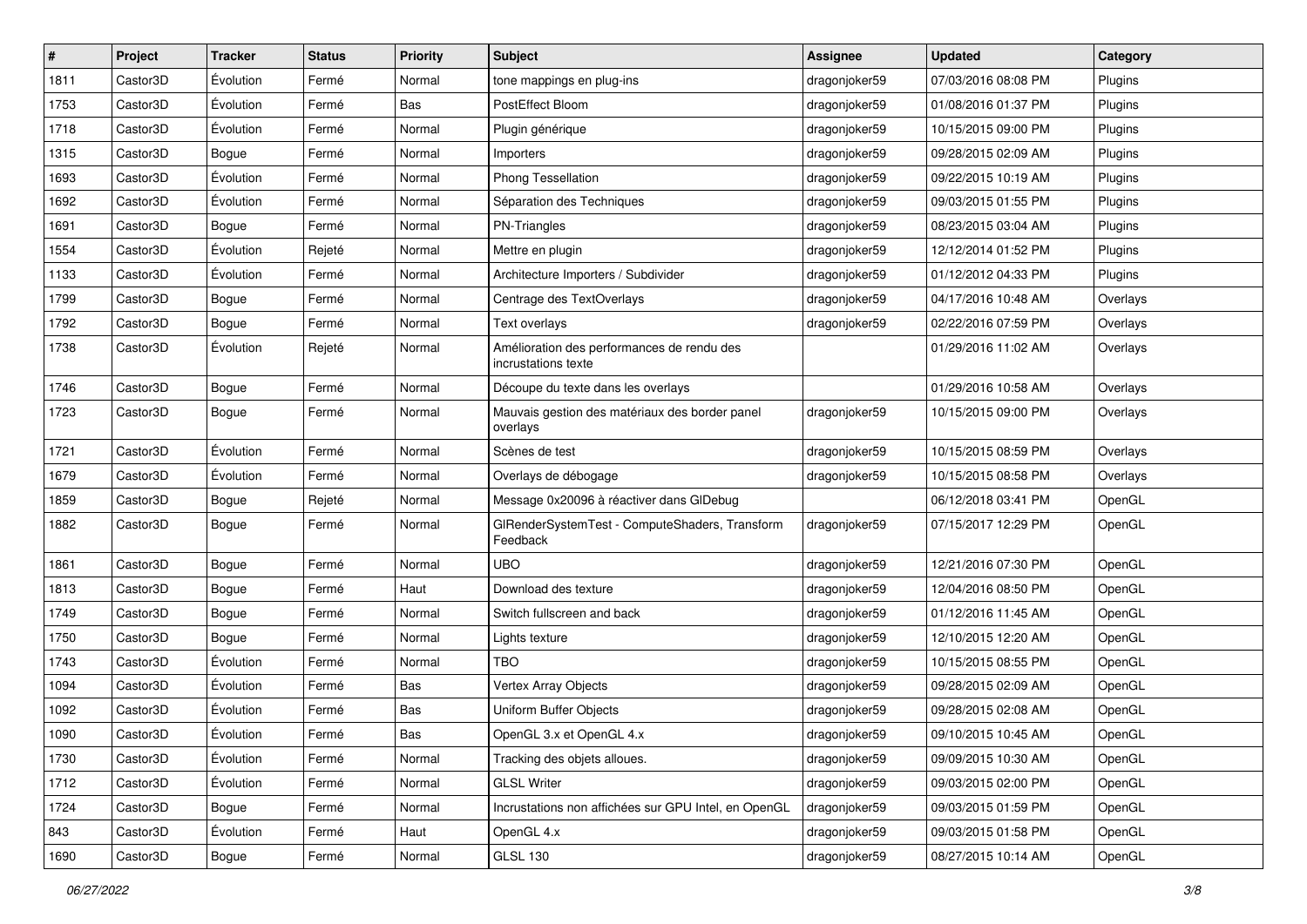| #    | Project  | <b>Tracker</b> | <b>Status</b> | <b>Priority</b> | Subject                              | <b>Assignee</b> | <b>Updated</b>      | Category              |
|------|----------|----------------|---------------|-----------------|--------------------------------------|-----------------|---------------------|-----------------------|
| 844  | Castor3D | Bogue          | Fermé         | Normal          | <b>GLSL</b>                          | dragonjoker59   | 01/12/2012 04:36 PM | OpenGL                |
| 1871 | Castor3D | <b>Bogue</b>   | Fermé         | Normal          | FXAA cassé sous Linux                | dragonjoker59   | 04/03/2017 10:16 AM | Multiplateforme       |
| 1868 | Castor3D | Bogue          | Fermé         | Normal          | Animations sous Linux                | dragonjoker59   | 03/20/2017 01:19 AM | Multiplateforme       |
| 1867 | Castor3D | Bogue          | Fermé         | Normal          | Shadow Mapping - Corriger sous Linux | dragonjoker59   | 03/17/2017 11:10 AM | Multiplateforme       |
| 1739 | Castor3D | Bogue          | Fermé         | Haut            | Visual Studio 2015                   | dragonjoker59   | 10/05/2015 04:09 PM | Multiplateforme       |
| 1701 | Castor3D | Bogue          | Rejeté        | Normal          | Crash à la fermeture sous Linux      | dragonjoker59   | 09/03/2015 01:50 PM | Multiplateforme       |
| 1297 | Castor3D | Tâche          | Fermé         | Normal          | Linux                                | dragonjoker59   | 12/12/2014 01:50 PM | Multiplateforme       |
| 1131 | Castor3D | Évolution      | Fermé         | Normal          | Passage à CMake                      | dragonjoker59   | 01/21/2011 06:09 PM | Multiplateforme       |
| 1134 | Castor3D | Évolution      | Fermé         | Normal          | FreeImage / FreeImagePlus            | dragonjoker59   | 01/21/2011 06:09 PM | Multiplateforme       |
| 1778 | Castor3D | Évolution      | Fermé         | Normal          | Importeur FBX                        | dragonjoker59   | 02/19/2016 11:33 AM | Importer              |
| 1784 | Castor3D | Bogue          | Nouveau       | Normal          | Vidéos via FFMPEG                    |                 | 12/11/2017 12:38 PM | <b>IHM</b>            |
| 1870 | Castor3D | Bogue          | Fermé         | Normal          | CastorGUI                            | dragonjoker59   | 03/20/2017 03:34 PM | <b>IHM</b>            |
| 1769 | Castor3D | Tâche          | Fermé         | Normal          | Supprimer la dépendance à CastorGui  | dragonjoker59   | 04/17/2016 10:48 PM | <b>IHM</b>            |
| 1782 | Castor3D | Bogue          | Fermé         | Normal          | Debug overlays dans le Scene Tree    | dragonjoker59   | 02/11/2016 11:48 PM | <b>IHM</b>            |
| 1779 | Castor3D | Évolution      | Fermé         | Normal          | Intégrer les animations aux IHM      | dragonjoker59   | 02/10/2016 10:43 AM | <b>IHM</b>            |
| 1777 | Castor3D | Évolution      | Fermé         | Normal          | Capture image et vidéo               | dragonjoker59   | 02/01/2016 10:07 AM | <b>IHM</b>            |
| 1717 | Castor3D | Évolution      | Fermé         | Normal          | CastorGUI                            | dragonjoker59   | 01/29/2016 11:02 AM | <b>IHM</b>            |
| 1733 | Castor3D | Évolution      | Fermé         | Normal          | Mise à jour de CastorShape           | dragonjoker59   | 09/18/2015 11:56 AM | <b>IHM</b>            |
| 1731 | Castor3D | Évolution      | Fermé         | Normal          | CastorViewer Look and Feel #2        | dragonjoker59   | 09/11/2015 09:52 PM | <b>IHM</b>            |
| 1728 | Castor3D | Évolution      | Fermé         | Normal          | CastorViewer Look and Feel           | dragonjoker59   | 09/04/2015 07:44 PM | <b>IHM</b>            |
| 1713 | Castor3D | Évolution      | Fermé         | Normal          | Interface de CastorViewer            | dragonjoker59   | 09/03/2015 02:00 PM | <b>IHM</b>            |
| 1810 | Castor3D | Évolution      | Nouveau       | Normal          | GIsIWriter via les flux              |                 | 11/29/2016 05:00 PM | GIslWriter            |
| 1741 | Castor3D | Tâche          | Nouveau       | Normal          | <b>Binding Python</b>                |                 | 03/26/2016 01:22 PM | <b>Bindings</b>       |
| 1740 | Castor3D | Tâche          | Fermé         | Normal          | <b>Binding COM</b>                   | dragonjoker59   | 10/15/2015 08:58 PM | <b>Bindings</b>       |
| 1745 | Castor3D | Évolution      | Rejeté        | Normal          | Scene File Parser                    |                 | 06/12/2018 03:43 PM | Architecture Générale |
| 1791 | Castor3D | Évolution      | Fermé         | Normal          | Vulkan!                              |                 | 06/12/2018 03:40 PM | Architecture Générale |
| 1857 | Castor3D | Tâche          | Fermé         | Normal          | <b>Bindings explicites</b>           |                 | 06/12/2018 03:38 PM | Architecture Générale |
| 1825 | Castor3D | Évolution      | Fermé         | Normal          | Immutable pipeline                   |                 | 06/12/2018 03:38 PM | Architecture Générale |
| 1797 | Castor3D | Évolution      | Fermé         | Normal          | Revue du RenderSystem                |                 | 06/12/2018 03:37 PM | Architecture Générale |
| 1765 | Castor3D | Évolution      | Rejeté        | Normal          | Sortir BlendState de Pass            |                 | 06/12/2018 03:36 PM | Architecture Générale |
| 1654 | Castor3D | Évolution      | Rejeté        | Normal          | Buffers de sommets                   |                 | 06/12/2018 03:32 PM | Architecture Générale |
| 1904 | Castor3D | Évolution      | Assigné       | Normal          | Split de l'update                    | dragonjoker59   | 01/01/2018 04:48 PM | Architecture Générale |
| 1885 | Castor3D | Évolution      | Fermé         | Normal          | Revue des passes                     | dragonjoker59   | 12/11/2017 12:42 PM | Architecture Générale |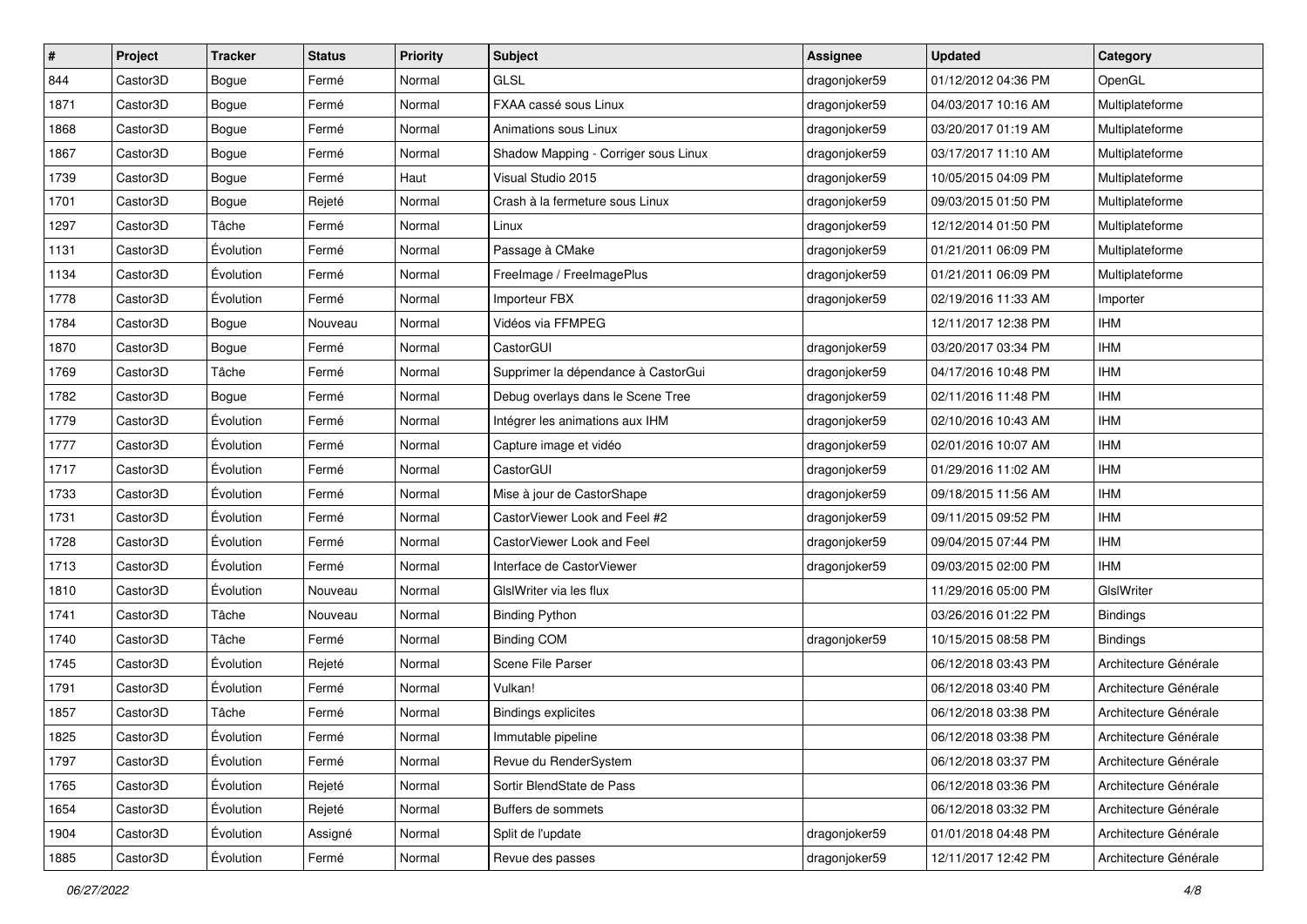| #    | Project  | <b>Tracker</b>   | <b>Status</b> | Priority | <b>Subject</b>                               | Assignee      | <b>Updated</b>      | Category              |
|------|----------|------------------|---------------|----------|----------------------------------------------|---------------|---------------------|-----------------------|
| 1820 | Castor3D | Évolution        | Nouveau       | Normal   | Batching                                     |               | 12/11/2017 12:38 PM | Architecture Générale |
| 1821 | Castor3D | Évolution        | Nouveau       | Normal   | Texture atlas                                |               | 12/11/2017 12:38 PM | Architecture Générale |
| 1828 | Castor3D | Évolution        | Fermé         | Normal   | Shader et GeometryBuffers dans le Pipeline   | dragonjoker59 | 11/16/2017 08:06 AM | Architecture Générale |
| 1903 | Castor3D | Bogue            | Fermé         | Normal   | Frustum culling                              | dragonjoker59 | 11/16/2017 08:05 AM | Architecture Générale |
| 1839 | Castor3D | Évolution        | Nouveau       | Normal   | Virtual file system                          |               | 11/08/2017 10:51 PM | Architecture Générale |
| 1822 | Castor3D | Évolution        | Rejeté        | Normal   | Remplacement des VBO dans Submesh            |               | 08/24/2017 05:52 PM | Architecture Générale |
| 1849 | Castor3D | Évolution        | Fermé         | Normal   | <b>Physical Based Rendering</b>              |               | 08/16/2017 08:33 PM | Architecture Générale |
| 1851 | Castor3D | Tâche            | Fermé         | Normal   | Créer PbrPass et implémenter le PBR          | dragonjoker59 | 07/15/2017 12:26 PM | Architecture Générale |
| 1884 | Castor3D | Évolution        | Fermé         | Normal   | Emissive sur un float                        | dragonjoker59 | 06/07/2017 09:54 AM | Architecture Générale |
| 1705 | Castor3D | Évolution        | Nouveau       | Normal   | Ombres                                       |               | 03/16/2017 10:43 PM | Architecture Générale |
| 1864 | Castor3D | Bogue            | Fermé         | Normal   | Mettre les UBO dans les RenderPass           | dragonjoker59 | 12/21/2016 07:30 PM | Architecture Générale |
| 1860 | Castor3D | Tâche            | Fermé         | Normal   | void Bind                                    | dragonjoker59 | 12/12/2016 09:23 AM | Architecture Générale |
| 1843 | Castor3D | Tâche            | Fermé         | Normal   | Particle system configurable                 | dragonjoker59 | 12/04/2016 08:52 PM | Architecture Générale |
| 1842 | Castor3D | Tâche            | Fermé         | Normal   | Billboards sans geometry shader              | dragonjoker59 | 12/04/2016 08:51 PM | Architecture Générale |
| 1845 | Castor3D | Tâche            | Fermé         | Normal   | Particle system CS                           | dragonjoker59 | 12/04/2016 08:51 PM | Architecture Générale |
| 1809 | Castor3D | Évolution        | Fermé         | Normal   | Particle system                              | dragonjoker59 | 12/04/2016 08:51 PM | Architecture Générale |
| 1183 | Castor3D | Tâche            | Nouveau       | Normal   | Animations                                   |               | 12/04/2016 02:25 PM | Architecture Générale |
| 1853 | Castor3D | Évolution        | Rejeté        | Normal   | Multithreader la mise à jour des RenderQueue | dragonjoker59 | 12/04/2016 02:25 PM | Architecture Générale |
| 1850 | Castor3D | Tâche            | Fermé         | Normal   | Split Pass en deux                           | dragonjoker59 | 12/03/2016 01:37 PM | Architecture Générale |
| 1852 | Castor3D | Évolution        | Fermé         | Normal   | Implémentation de ThreadPool                 | dragonjoker59 | 12/03/2016 01:37 PM | Architecture Générale |
| 1848 | Castor3D | Évolution        | Fermé         | Normal   | Atomic counter buffers                       | dragonjoker59 | 12/01/2016 12:35 AM | Architecture Générale |
| 1847 | Castor3D | Évolution        | Fermé         | Normal   | Shader storage buffers                       | dragonjoker59 | 11/29/2016 05:29 PM | Architecture Générale |
| 1763 | Castor3D | Évolution        | Nouveau       | Normal   | Animations de textures                       |               | 11/29/2016 05:01 PM | Architecture Générale |
| 1773 | Castor3D | Évolution        | Nouveau       | Normal   | Animations de nodes                          |               | 11/29/2016 05:01 PM | Architecture Générale |
| 1846 | Castor3D | Tâche            | Fermé         | Normal   | Particle system CPU                          | dragonjoker59 | 11/22/2016 11:58 AM | Architecture Générale |
| 1841 | Castor3D | Tâche            | Fermé         | Normal   | Sources lumineuses                           | dragonjoker59 | 11/20/2016 12:00 AM | Architecture Générale |
| 1840 | Castor3D | Évolution        | Fermé         | Normal   | RenderTechnique pqr RenderTarget             | dragonjoker59 | 10/27/2016 11:01 AM | Architecture Générale |
| 1694 | Castor3D | Évolution        | Fermé         | Bas      | Picking                                      | dragonjoker59 | 10/25/2016 12:19 AM | Architecture Générale |
| 1707 | Castor3D | <b>Évolution</b> | Fermé         | Normal   | Ombres, architecture de base                 | dragonjoker59 | 10/25/2016 12:17 AM | Architecture Générale |
| 1838 | Castor3D | Évolution        | Fermé         | Normal   | Suppression de libzip                        | dragonjoker59 | 10/25/2016 12:16 AM | Architecture Générale |
| 1684 | Castor3D | Tâche            | Fermé         | Normal   | Deferred rendering                           |               | 09/05/2016 10:17 AM | Architecture Générale |
| 1685 | Castor3D | Évolution        | Fermé         | Normal   | Deferred Rendering + Background              | dragonjoker59 | 09/05/2016 10:17 AM | Architecture Générale |
| 1686 | Castor3D | Bogue            | Fermé         | Normal   | Deferred rendering + lights + camera         | dragonjoker59 | 09/05/2016 10:16 AM | Architecture Générale |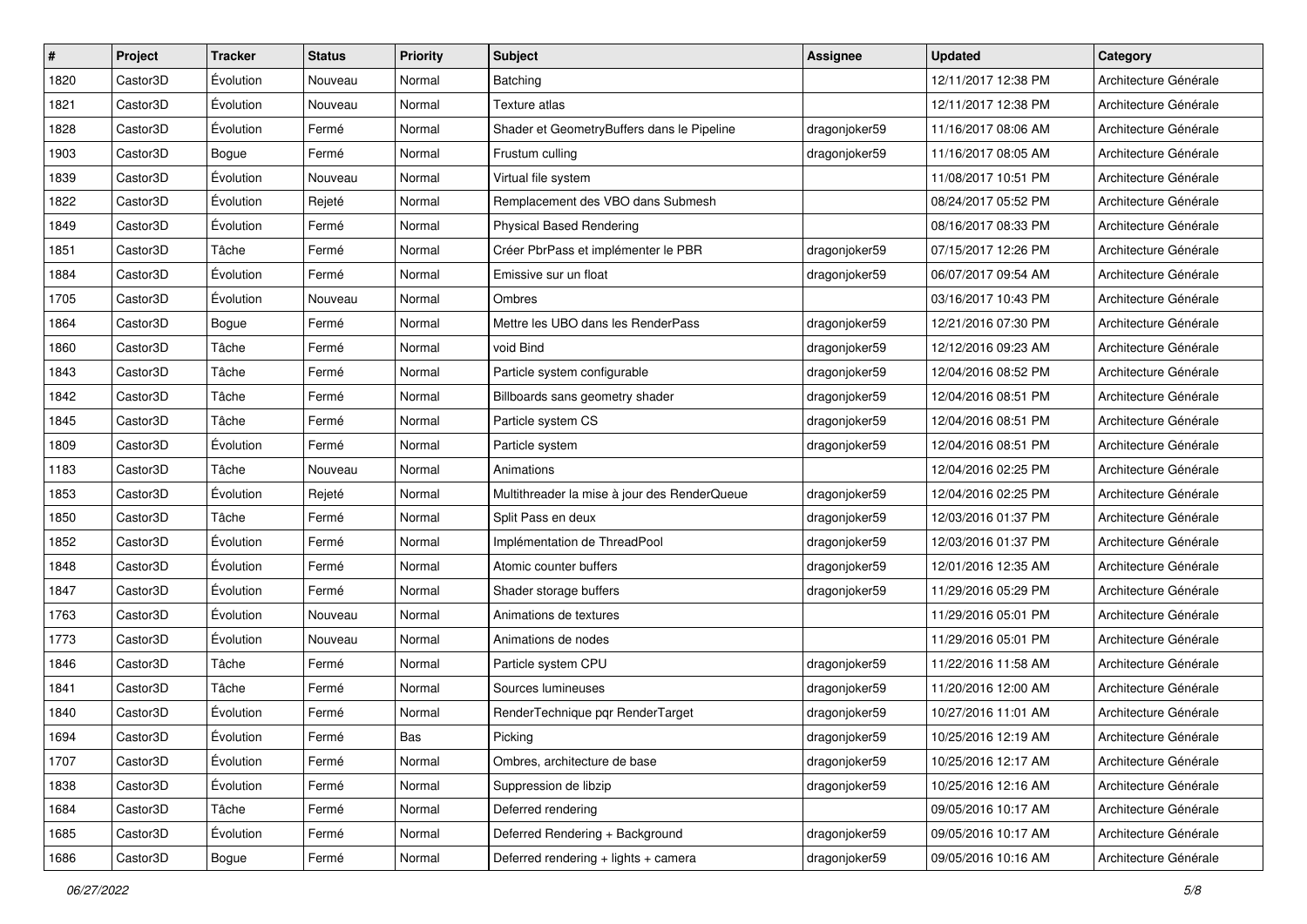| #    | Project  | <b>Tracker</b>   | <b>Status</b> | Priority | <b>Subject</b>                                     | Assignee      | <b>Updated</b>      | Category              |
|------|----------|------------------|---------------|----------|----------------------------------------------------|---------------|---------------------|-----------------------|
| 1827 | Castor3D | Tâche            | Nouveau       | Normal   | Noeuds de rendu instanciés                         |               | 08/27/2016 02:49 PM | Architecture Générale |
| 1826 | Castor3D | Tâche            | Nouveau       | Normal   | Gestion des noeuds de rendu                        |               | 08/27/2016 02:48 PM | Architecture Générale |
| 1818 | Castor3D | Évolution        | Fermé         | Normal   | Render nodes                                       | dragonjoker59 | 08/05/2016 11:46 AM | Architecture Générale |
| 1823 | Castor3D | Évolution        | Fermé         | Normal   | Frustum culling                                    | dragonjoker59 | 08/05/2016 11:46 AM | Architecture Générale |
| 1824 | Castor3D | Évolution        | Fermé         | Normal   | Render queues                                      | dragonjoker59 | 08/05/2016 11:43 AM | Architecture Générale |
| 1819 | Castor3D | Évolution        | Nouveau       | Normal   | Reduction des hiérarchies                          |               | 07/25/2016 10:48 AM | Architecture Générale |
| 1772 | Castor3D | Évolution        | Fermé         | Normal   | Animations par mesh                                | dragonjoker59 | 06/24/2016 02:42 AM | Architecture Générale |
| 1619 | Castor3D | Évolution        | Fermé         | Normal   | Export binaire                                     | dragonjoker59 | 06/14/2016 12:02 AM | Architecture Générale |
| 1774 | Castor3D | Évolution        | Fermé         | Normal   | Skybox                                             | dragonjoker59 | 05/23/2016 09:49 AM | Architecture Générale |
| 1767 | Castor3D | Évolution        | Fermé         | Normal   | Cube maps                                          | dragonjoker59 | 05/23/2016 09:49 AM | Architecture Générale |
| 1808 | Castor3D | Évolution        | Fermé         | Normal   | Classe de features GPU                             | dragonjoker59 | 05/18/2016 03:52 PM | Architecture Générale |
| 1752 | Castor3D | Évolution        | Rejeté        | Normal   | File parser avec Boost.Spirit                      | dragonjoker59 | 05/11/2016 12:29 PM | Architecture Générale |
| 1805 | Castor3D | Évolution        | Fermé         | Normal   | Optimisation de Submesh                            | dragonjoker59 | 04/19/2016 09:43 AM | Architecture Générale |
| 1798 | Castor3D | Évolution        | Fermé         | Normal   | Revue des viewports                                | dragonjoker59 | 04/17/2016 11:28 AM | Architecture Générale |
| 1796 | Castor3D | Évolution        | Fermé         | Normal   | Revue des contextes                                | dragonjoker59 | 04/16/2016 01:14 PM | Architecture Générale |
| 1687 | Castor3D | Évolution        | Fermé         | Normal   | <b>Transmission DepthBuffer</b>                    |               | 04/10/2016 11:27 AM | Architecture Générale |
| 1676 | Castor3D | Bogue            | Fermé         | Normal   | <b>Billboards</b>                                  | dragonjoker59 | 03/30/2016 04:23 PM | Architecture Générale |
| 1790 | Castor3D | Évolution        | Fermé         | Normal   | Gestion des ressources                             | dragonjoker59 | 03/26/2016 01:21 PM | Architecture Générale |
| 1795 | Castor3D | Évolution        | Fermé         | Normal   | High Dynamic Range                                 | dragonjoker59 | 03/19/2016 11:04 PM | Architecture Générale |
| 1789 | Castor3D | Tâche            | Fermé         | Normal   | Amélioration des performances de rendu de la scène | dragonjoker59 | 02/24/2016 12:59 AM | Architecture Générale |
| 1785 | Castor3D | Tâche            | Fermé         | Normal   | Amélioration des performances des animations       | dragonjoker59 | 02/14/2016 09:50 PM | Architecture Générale |
| 1780 | Castor3D | Bogue            | Fermé         | Normal   | Objet animés liés?                                 | dragonjoker59 | 02/13/2016 01:32 AM | Architecture Générale |
| 1783 | Castor3D | Bogue            | Fermé         | Normal   | Crash lorsque la scène est mal formée              | dragonjoker59 | 02/11/2016 03:23 PM | Architecture Générale |
| 1781 | Castor3D | Évolution        | Fermé         | Normal   | VertexLayout depuis le shader program              | dragonjoker59 | 02/10/2016 10:43 AM | Architecture Générale |
| 1776 | Castor3D | Bogue            | Fermé         | Normal   | Corriger le rendu des scènes non animées.          | dragonjoker59 | 01/31/2016 01:49 AM | Architecture Générale |
| 1735 | Castor3D | Évolution        | Fermé         | Normal   | Réorganisation de la classe Scene                  | dragonjoker59 | 01/30/2016 06:18 PM | Architecture Générale |
| 1775 | Castor3D | Tâche            | Fermé         | Normal   | Refactoring animations                             | dragonjoker59 | 01/28/2016 02:24 PM | Architecture Générale |
| 1770 | Castor3D | Bogue            | Fermé         | Normal   | Position relative à la caméra                      | dragonjoker59 | 01/27/2016 09:24 PM | Architecture Générale |
| 1771 | Castor3D | Bogue            | Fermé         | Normal   | Animations par squelette                           | dragonjoker59 | 01/27/2016 09:23 PM | Architecture Générale |
| 1760 | Castor3D | Bogue            | Fermé         | Normal   | Instanciation                                      | dragonjoker59 | 01/17/2016 10:28 PM | Architecture Générale |
| 1754 | Castor3D | <b>Évolution</b> | Fermé         | Normal   | Intégrer ObjectsMemoryPool                         | dragonjoker59 | 01/16/2016 02:10 PM | Architecture Générale |
| 1755 | Castor3D | Évolution        | Fermé         | Normal   | Supprimer l'alignement 16 bits de Point            | dragonjoker59 | 01/16/2016 02:10 PM | Architecture Générale |
| 1757 | Castor3D | Évolution        | Fermé         | Normal   | Instructions SSE2                                  | dragonjoker59 | 01/16/2016 02:09 PM | Architecture Générale |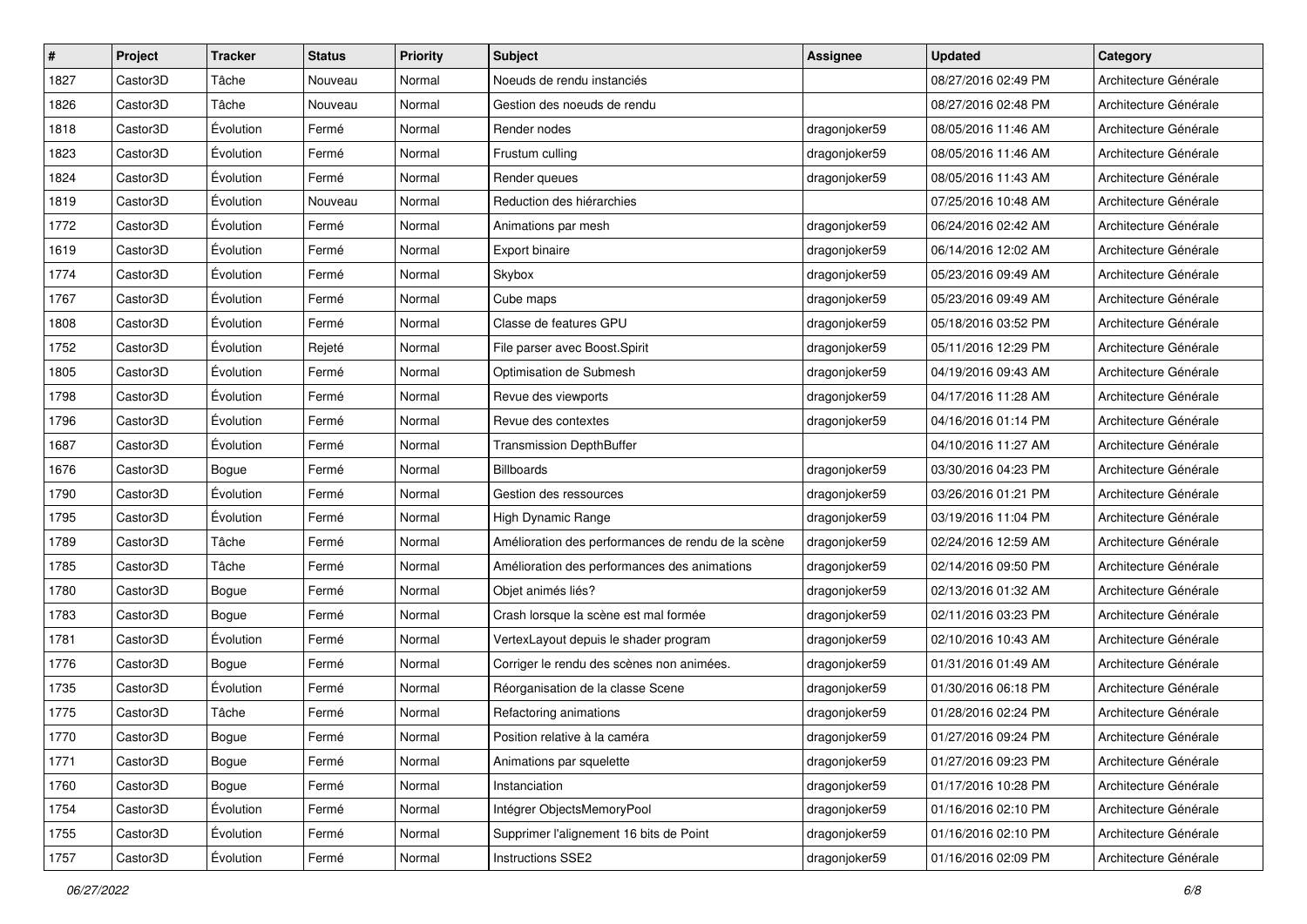| $\sharp$ | Project               | <b>Tracker</b> | <b>Status</b> | <b>Priority</b> | Subject                                             | <b>Assignee</b> | <b>Updated</b>      | Category              |
|----------|-----------------------|----------------|---------------|-----------------|-----------------------------------------------------|-----------------|---------------------|-----------------------|
| 1722     | Castor <sub>3</sub> D | Bogue          | Fermé         | Normal          | Disparition du mesh lors du changement de topologie | dragonjoker59   | 01/12/2016 04:16 PM | Architecture Générale |
| 1756     | Castor3D              | Évolution      | Fermé         | Normal          | Deplacement de la topologie, dans GemoetryBuffers   | dragonjoker59   | 01/12/2016 03:59 PM | Architecture Générale |
| 1729     | Castor3D              | Bogue          | Fermé         | Normal          | Matrices + SceneNodes                               | dragonjoker59   | 11/18/2015 12:17 AM | Architecture Générale |
| 1747     | Castor <sub>3</sub> D | Bogue          | Fermé         | Haut            | Plus de rendu 3D                                    | dragonjoker59   | 11/06/2015 03:33 PM | Architecture Générale |
| 1621     | Castor3D              | Tâche          | Fermé         | Normal          | FrameBuffer principal                               | dragonjoker59   | 11/05/2015 02:45 PM | Architecture Générale |
| 1744     | Castor3D              | Évolution      | Fermé         | Normal          | Découpage d'Engine                                  | dragonjoker59   | 10/15/2015 08:55 PM | Architecture Générale |
| 1737     | Castor3D              | Bogue          | Fermé         | Normal          | Ordre des multiplications                           | dragonjoker59   | 10/10/2015 11:29 PM | Architecture Générale |
| 1720     | Castor3D              | Évolution      | Fermé         | Normal          | Intégration de la GUI de ProceduralGenerator        | dragonjoker59   | 10/10/2015 11:28 PM | Architecture Générale |
| 1719     | Castor3D              | Évolution      | Fermé         | Normal          | Extensions du SceneFileParser                       | dragonjoker59   | 09/23/2015 09:52 AM | Architecture Générale |
| 1736     | Castor3D              | Évolution      | Fermé         | Normal          | Castor en UTF-8                                     | dragonjoker59   | 09/22/2015 09:51 AM | Architecture Générale |
| 1697     | Castor <sub>3</sub> D | Bogue          | Fermé         | Normal          | Etats                                               | dragonjoker59   | 09/10/2015 10:41 AM | Architecture Générale |
| 1715     | Castor3D              | Évolution      | Rejeté        | Normal          | Réorganisation des dossiers                         | dragonjoker59   | 09/04/2015 07:45 PM | Architecture Générale |
| 1683     | Castor3D              | Évolution      | Fermé         | Normal          | Setup                                               | dragonjoker59   | 09/03/2015 01:55 PM | Architecture Générale |
| 1689     | Castor3D              | Bogue          | Fermé         | Normal          | GCC 4.9                                             | dragonjoker59   | 08/27/2015 10:13 AM | Architecture Générale |
| 1681     | Castor3D              | Tâche          | Fermé         | Normal          | Espace mémoire                                      | dragonjoker59   | 08/27/2015 10:13 AM | Architecture Générale |
| 1696     | Castor3D              | Bogue          | Fermé         | Normal          | Problème d'instanciation                            | dragonjoker59   | 08/23/2015 03:04 AM | Architecture Générale |
| 1680     | Castor3D              | Évolution      | Fermé         | Normal          | Archives zip                                        | dragonjoker59   | 08/23/2015 03:03 AM | Architecture Générale |
| 1401     | Castor3D              | Évolution      | Fermé         | Immédiat        | Pixel & PxBuffer                                    | dragonjoker59   | 12/12/2014 01:51 PM | Architecture Générale |
| 1349     | Castor <sub>3</sub> D | Évolution      | Fermé         | Normal          | RenderTargets                                       | dragonjoker59   | 12/12/2014 01:51 PM | Architecture Générale |
| 1620     | Castor3D              | Tâche          | Fermé         | Normal          | Render to buffer                                    | dragonjoker59   | 12/12/2014 01:40 PM | Architecture Générale |
| 1674     | Castor3D              | Bogue          | Fermé         | Haut            | Deferred Rendering                                  | dragonjoker59   | 12/12/2014 01:39 PM | Architecture Générale |
| 1305     | Castor3D              | Évolution      | Rejeté        | Normal          | Contrats et checks                                  | dragonjoker59   | 02/20/2013 12:43 PM | Architecture Générale |
| 1069     | Castor3D              | Évolution      | Fermé         | Normal          | Gérer les vertex de meilleure façon                 | dragonjoker59   | 01/12/2012 04:36 PM | Architecture Générale |
| 1070     | Castor <sub>3</sub> D | Évolution      | Fermé         | Normal          | IdPoint                                             | dragonjoker59   | 01/12/2012 04:36 PM | Architecture Générale |
| 1073     | Castor3D              | Évolution      | Fermé         | Normal          | Vertex                                              | dragonjoker59   | 01/12/2012 04:35 PM | Architecture Générale |
| 1074     | Castor3D              | Évolution      | Fermé         | Normal          | Face                                                | dragonjoker59   | 01/12/2012 04:35 PM | Architecture Générale |
| 1076     | Castor3D              | Évolution      | Fermé         | Normal          | SmoothingGroup                                      | dragonjoker59   | 01/12/2012 04:35 PM | Architecture Générale |
| 1077     | Castor3D              | Évolution      | Fermé         | Normal          | Submesh                                             | dragonjoker59   | 01/12/2012 04:35 PM | Architecture Générale |
| 1078     | Castor3D              | Évolution      | Fermé         | Normal          | Subdivisers                                         | dragonjoker59   | 01/12/2012 04:34 PM | Architecture Générale |
| 1082     | Castor3D              | Évolution      | Fermé         | Normal          | Suppression des pointeurs                           | dragonjoker59   | 01/12/2012 04:34 PM | Architecture Générale |
| 1132     | Castor3D              | Évolution      | Fermé         | Normal          | Scene Nodes                                         | dragonjoker59   | 01/12/2012 04:33 PM | Architecture Générale |
| 1169     | Castor3D              | Évolution      | Fermé         | Normal          | <b>Buffers</b>                                      | dragonjoker59   | 01/12/2012 04:32 PM | Architecture Générale |
| 1176     | Castor3D              | Évolution      | Fermé         | Normal          | Suppression des singleton                           | dragonjoker59   | 01/12/2012 04:32 PM | Architecture Générale |